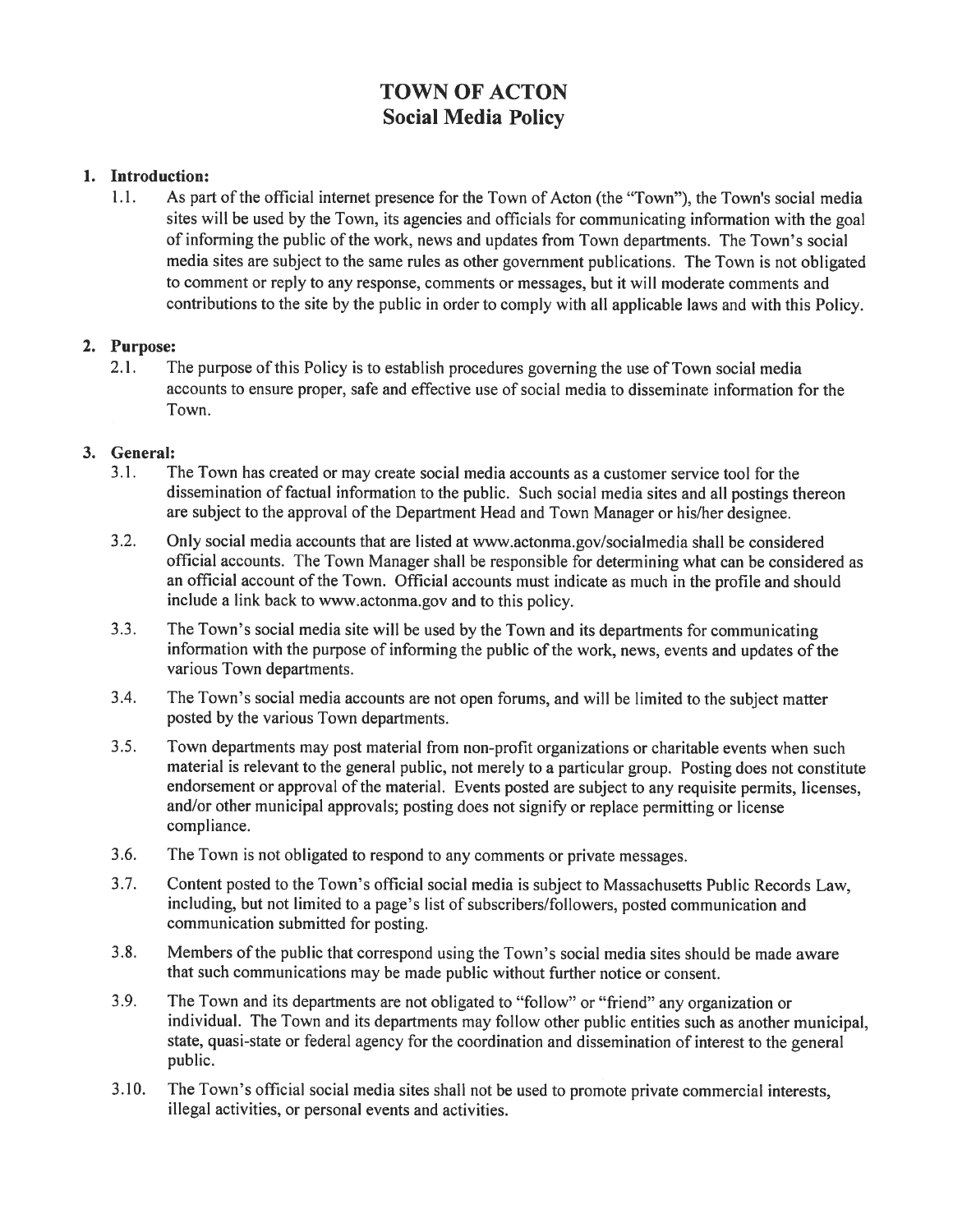- 3.11. No comments will be accepted through the Town's social media accounts for any public hearing or meeting; either adjudicatory public hearings or any other notified public hearing. Residents must attend public hearings and meetings or directly communicate with the deliberative body.
- 3.12. Comments and messaging cannot be used as any formal notification or reques<sup>t</sup> for any public meeting or services, although it may refer to such notices already posted on actonma.gov.
- 3.13. The Town is responsible solely for the content uploaded to the official Town accounts, and not for any related or '"suggested" videos, linked <sup>p</sup>hotos linked from other users, nor for any advertising or other content contained on the relevant platform.

# 4. Monitoring:

- 4.1. The Town reserves the right to remove from public view any post, comment, <sup>p</sup>hoto or remark that does not conform with this Policy or contains the following content:
	- 4.1.1. Content that violates the host site's terms of use or policy;
	- 4.1.2. Comments not topically related to the particular social media article or thread;
	- 4.1.3. Content that is abusive, defamatory, disparages an individual or contains personal attacks, insults or threatening language, unless otherwise protected by the First Amendment of the United States Constitution or the Massachusetts Constitution;
	- 4.1.4. Comments in suppor<sup>t</sup> of or in opposition to political campaigns or ballot measures;
	- 4.1.5. Profane language or content;
	- 4.1 .6. Content that promotes, fosters. or perpetuates discrimination on the basis of any protected class under state or federal law;
	- 4.1.7. Sexual content;
	- 4.1.8. Solicitations of commerce, commercial promotions or spam content;
	- 4.1.9. Conduct or encouragemen<sup>t</sup> of illegal activity;
	- 4.1.10. Information that may tend to compromise the safety or security of the public or public systems;
	- 4.1.11. Personal and private information;
	- 4.1.12. Content that violates <sup>a</sup> legal ownership interest of any other party; or
	- 4.1.13. Comments or hyperlinks unrelated to posted information.

# 5. Use By Employees:

- 5.1. Employees may use the Town's social media sites to communicate the following:
	- 5.1.1. Announcements about departmental or community items of interest;
	- 5.1.2. Emergency notifications;
	- 5.1.3. Highlighting of Town events and activities;
	- 5.1.4. Provision of historical and/or current information relative to the Department or Town;
	- 5.1.5. Highlight employees who have done good work for the community;
	- 5.1.6. To direct the public to content on www.actonma.gov.
- 5.2. Employees whom have been approve<sup>d</sup> by the Town Manager to communicate through the Town's social media sites shall also adhere to the following:
	- 5.2.1. Employees shall conduct themselves at all times as <sup>a</sup> professional representative of the Town and in accordance with all Town policies;
	- 5.2.2. Any employee authorized to pos<sup>t</sup> information shall review, be familiar with, and comply with this Policy;
	- 5.2.3. Any employee authorized to pos<sup>t</sup> information shall not express his/her own persona<sup>l</sup> views or concerns through such postings. Postings shall only reflect information from the Town;